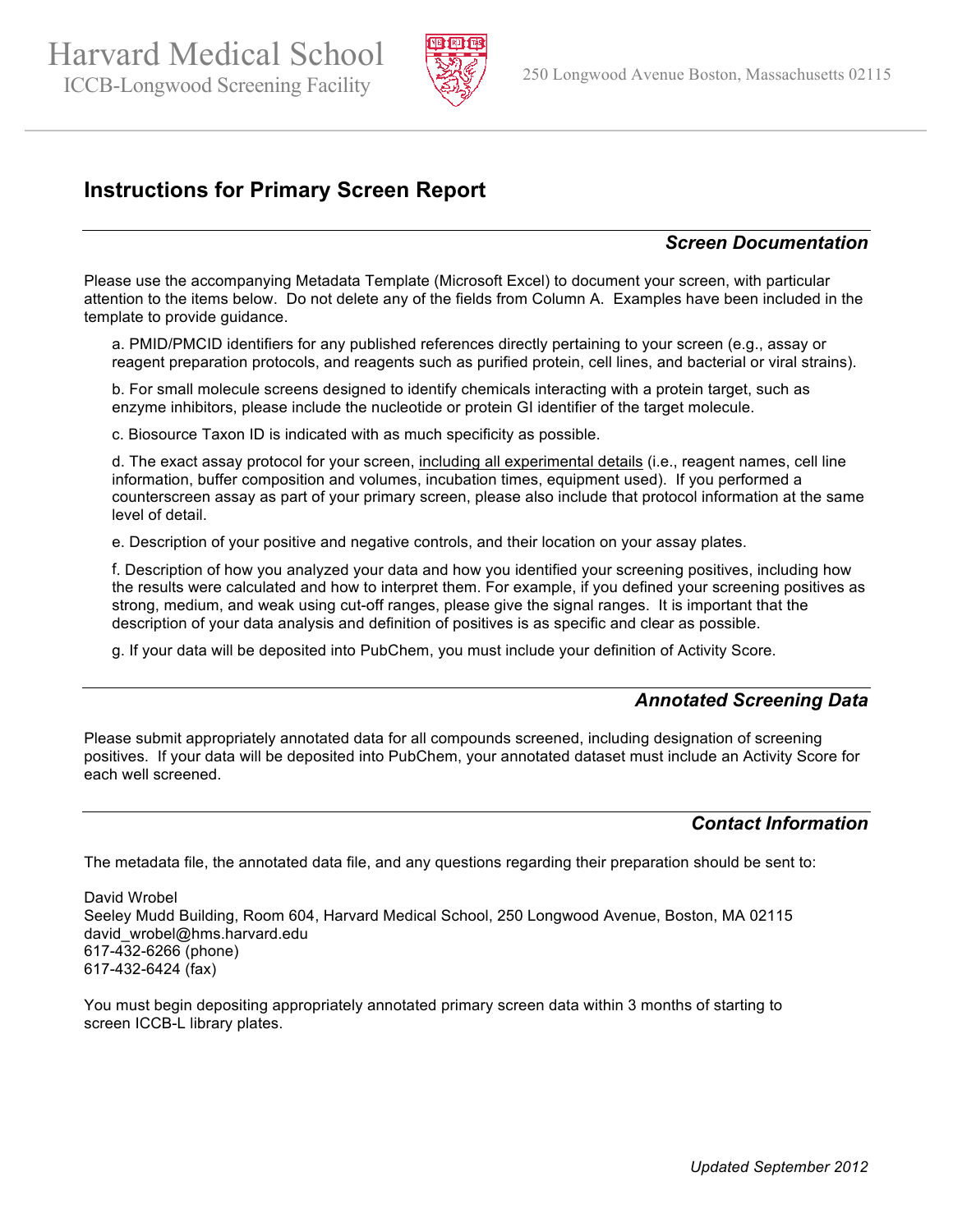| <b>Field name</b>                 | Category name             |                                                                                                                                                                                                                                                                                                                                                                                                                                                                                                                                                                                 |                                     | <b>Additional information regarding this</b><br>field |
|-----------------------------------|---------------------------|---------------------------------------------------------------------------------------------------------------------------------------------------------------------------------------------------------------------------------------------------------------------------------------------------------------------------------------------------------------------------------------------------------------------------------------------------------------------------------------------------------------------------------------------------------------------------------|-------------------------------------|-------------------------------------------------------|
| Screen Number                     | Screen Number             | 704                                                                                                                                                                                                                                                                                                                                                                                                                                                                                                                                                                             |                                     |                                                       |
| Last Name                         |                           | Walker                                                                                                                                                                                                                                                                                                                                                                                                                                                                                                                                                                          | Swoboda                             |                                                       |
| First Name                        |                           | Suzanne                                                                                                                                                                                                                                                                                                                                                                                                                                                                                                                                                                         | Jonathan                            |                                                       |
| Institution                       |                           | <b>Harvard Medical School</b>                                                                                                                                                                                                                                                                                                                                                                                                                                                                                                                                                   | Harvard Medical School              |                                                       |
|                                   |                           | Dept. of Microbiology and Molecular                                                                                                                                                                                                                                                                                                                                                                                                                                                                                                                                             | Dept. of Microbiology and Molecular |                                                       |
| Address                           | Contact                   | Genetics, 200 Longwood Avenue                                                                                                                                                                                                                                                                                                                                                                                                                                                                                                                                                   | Genetics, 200 Longwood Avenue       |                                                       |
|                                   |                           |                                                                                                                                                                                                                                                                                                                                                                                                                                                                                                                                                                                 |                                     |                                                       |
| City                              |                           | <b>Boston</b>                                                                                                                                                                                                                                                                                                                                                                                                                                                                                                                                                                   | Boston                              |                                                       |
| Country                           |                           | <b>USA</b>                                                                                                                                                                                                                                                                                                                                                                                                                                                                                                                                                                      | <b>USA</b>                          |                                                       |
| Email                             |                           | suzanne walker@hms.harvard.edu                                                                                                                                                                                                                                                                                                                                                                                                                                                                                                                                                  |                                     |                                                       |
|                                   |                           | A screen for compounds that inhibit cell                                                                                                                                                                                                                                                                                                                                                                                                                                                                                                                                        |                                     |                                                       |
| Screen Title                      |                           | wall-associated teichoic acid synthesis in                                                                                                                                                                                                                                                                                                                                                                                                                                                                                                                                      |                                     |                                                       |
|                                   |                           | Staphylococcus aureus.                                                                                                                                                                                                                                                                                                                                                                                                                                                                                                                                                          |                                     |                                                       |
| Screen Type                       |                           | Small molecule                                                                                                                                                                                                                                                                                                                                                                                                                                                                                                                                                                  |                                     |                                                       |
|                                   |                           |                                                                                                                                                                                                                                                                                                                                                                                                                                                                                                                                                                                 |                                     |                                                       |
|                                   |                           | Staphylococcus aureus                                                                                                                                                                                                                                                                                                                                                                                                                                                                                                                                                           |                                     |                                                       |
|                                   |                           | Both Gram-positive and Gram-negative                                                                                                                                                                                                                                                                                                                                                                                                                                                                                                                                            |                                     |                                                       |
|                                   |                           | bacteria contain bactoprenol-dependent                                                                                                                                                                                                                                                                                                                                                                                                                                                                                                                                          |                                     |                                                       |
|                                   |                           | biosynthetic pathways expressing non-                                                                                                                                                                                                                                                                                                                                                                                                                                                                                                                                           |                                     |                                                       |
|                                   |                           | essential cell surface polysaccharides that                                                                                                                                                                                                                                                                                                                                                                                                                                                                                                                                     |                                     |                                                       |
|                                   |                           | function as virulence factors. Although                                                                                                                                                                                                                                                                                                                                                                                                                                                                                                                                         |                                     |                                                       |
|                                   |                           | these polymers are not required for                                                                                                                                                                                                                                                                                                                                                                                                                                                                                                                                             |                                     |                                                       |
|                                   |                           | bacterial viability in vitro, genes in many                                                                                                                                                                                                                                                                                                                                                                                                                                                                                                                                     |                                     |                                                       |
|                                   |                           | of the biosynthetic pathways are                                                                                                                                                                                                                                                                                                                                                                                                                                                                                                                                                |                                     |                                                       |
|                                   |                           |                                                                                                                                                                                                                                                                                                                                                                                                                                                                                                                                                                                 |                                     |                                                       |
|                                   |                           | deleted except in strains incapable of                                                                                                                                                                                                                                                                                                                                                                                                                                                                                                                                          |                                     |                                                       |
|                                   |                           |                                                                                                                                                                                                                                                                                                                                                                                                                                                                                                                                                                                 |                                     |                                                       |
|                                   |                           | cell-based, pathway-specific screen for                                                                                                                                                                                                                                                                                                                                                                                                                                                                                                                                         |                                     |                                                       |
|                                   |                           |                                                                                                                                                                                                                                                                                                                                                                                                                                                                                                                                                                                 |                                     |                                                       |
|                                   |                           |                                                                                                                                                                                                                                                                                                                                                                                                                                                                                                                                                                                 |                                     |                                                       |
|                                   |                           | teichoic acid (WTA) biosynthesis in                                                                                                                                                                                                                                                                                                                                                                                                                                                                                                                                             |                                     |                                                       |
|                                   |                           | Staphylococcus aureus. WTAs are anionic                                                                                                                                                                                                                                                                                                                                                                                                                                                                                                                                         |                                     |                                                       |
|                                   |                           | cell surface polysaccharides required for                                                                                                                                                                                                                                                                                                                                                                                                                                                                                                                                       |                                     |                                                       |
|                                   |                           |                                                                                                                                                                                                                                                                                                                                                                                                                                                                                                                                                                                 |                                     |                                                       |
|                                   |                           | suggested as targets for new                                                                                                                                                                                                                                                                                                                                                                                                                                                                                                                                                    |                                     |                                                       |
|                                   |                           | antimicrobials. We identified a small                                                                                                                                                                                                                                                                                                                                                                                                                                                                                                                                           |                                     |                                                       |
|                                   |                           | molecule, 7-chloro-N, N-diethyl-3-                                                                                                                                                                                                                                                                                                                                                                                                                                                                                                                                              |                                     |                                                       |
|                                   |                           |                                                                                                                                                                                                                                                                                                                                                                                                                                                                                                                                                                                 |                                     |                                                       |
|                                   |                           |                                                                                                                                                                                                                                                                                                                                                                                                                                                                                                                                                                                 |                                     |                                                       |
|                                   |                           |                                                                                                                                                                                                                                                                                                                                                                                                                                                                                                                                                                                 |                                     |                                                       |
|                                   |                           |                                                                                                                                                                                                                                                                                                                                                                                                                                                                                                                                                                                 |                                     |                                                       |
|                                   |                           | clinical methicillin-resistant S, aureus                                                                                                                                                                                                                                                                                                                                                                                                                                                                                                                                        |                                     |                                                       |
|                                   |                           |                                                                                                                                                                                                                                                                                                                                                                                                                                                                                                                                                                                 |                                     |                                                       |
|                                   |                           |                                                                                                                                                                                                                                                                                                                                                                                                                                                                                                                                                                                 |                                     |                                                       |
|                                   |                           |                                                                                                                                                                                                                                                                                                                                                                                                                                                                                                                                                                                 |                                     |                                                       |
|                                   |                           |                                                                                                                                                                                                                                                                                                                                                                                                                                                                                                                                                                                 |                                     |                                                       |
| <b>Target Process</b><br>Abstract | <b>Screen Description</b> | Teichoic acid biosynthesis in<br>conditionally essential: they cannot be<br>initiating polymer synthesis. We report a<br>small molecule inhibitors of conditionally<br>essential enzymes involved in wall<br>host colonization that have been<br>(phenylsulfonyl)-[1,2,3]triazolo[1,5-<br>a]quinolin-5-amine, that inhibits the<br>growth of a panel of S. aureus strains<br>$(MIC = 1-3$ microg mL $(-1)$ ), including<br>(MRSA) isolates. Subsequent biochemical<br>and genetic studies identified the<br>molecular target as TarG, the<br>transmembrane component of the ABC |                                     |                                                       |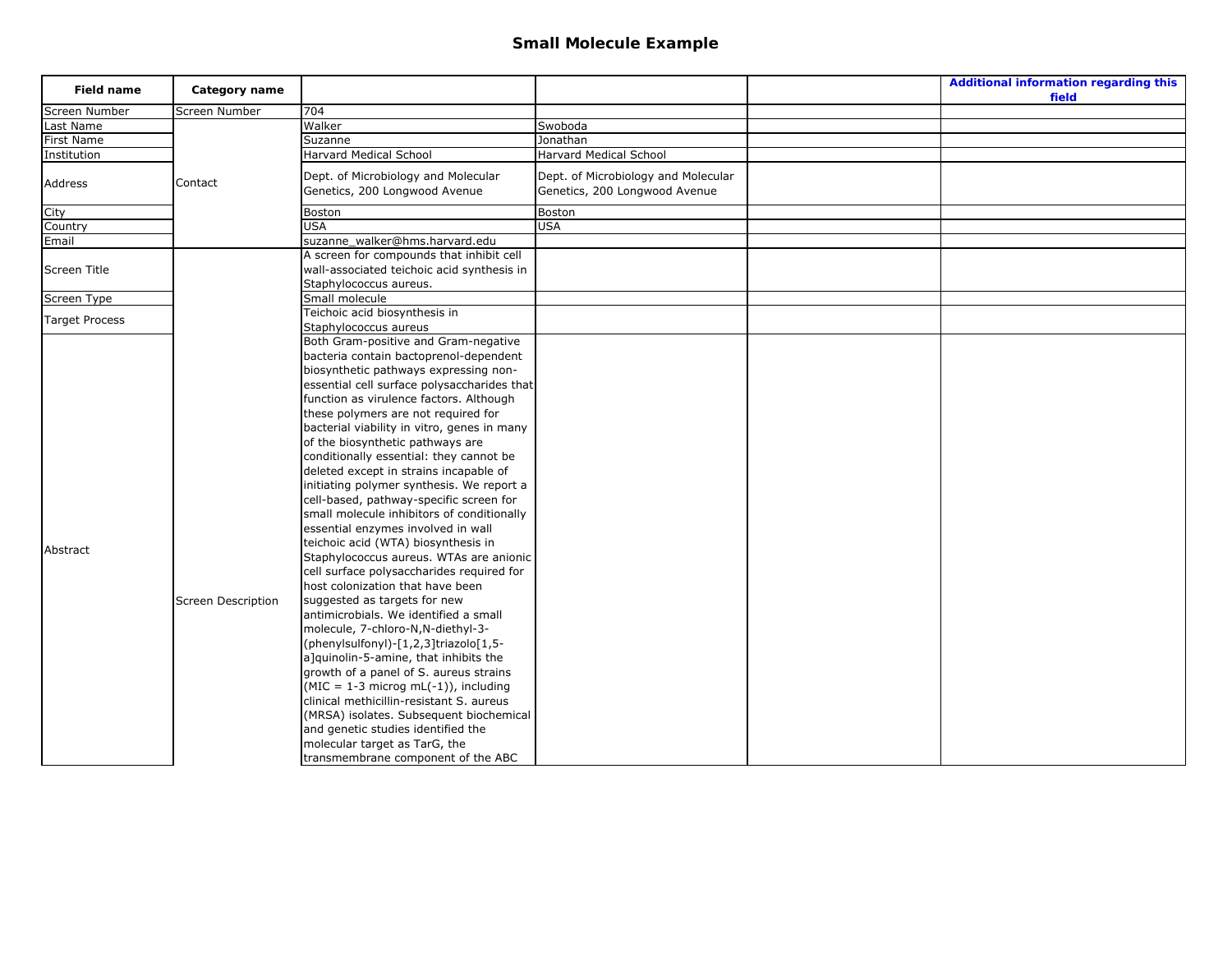| PMID                                                                   |                  | PMID: 19689117                                              |                                                                   | Please provide PMID numbers for any<br>publications directly relevant to your assay<br>protocol or screen project (e.g. publication<br>of your assay protocol, or publication of<br>your primary or secondary screen results).<br>Note that at the time of first submission of<br>primary screen data, many screen projects<br>will have no directly relevant publications<br>to list in this field.                                                                                                                                             |
|------------------------------------------------------------------------|------------------|-------------------------------------------------------------|-------------------------------------------------------------------|--------------------------------------------------------------------------------------------------------------------------------------------------------------------------------------------------------------------------------------------------------------------------------------------------------------------------------------------------------------------------------------------------------------------------------------------------------------------------------------------------------------------------------------------------|
| <b>PMCID</b>                                                           |                  | PMC2787957                                                  |                                                                   | Please provide PMCID numbers (if<br>available) for any publications listed in the<br>preceding row.                                                                                                                                                                                                                                                                                                                                                                                                                                              |
| <b>Biosource Name</b>                                                  |                  | Staphylococcus aureus RN4220                                | Staphylococcus aureus RN4220 AtarO                                | The term Biosource refers to any biological<br>organism or product used in your screen,<br>including purified proteins. If your screen<br>used more than one Biosource (e.g., a<br>virus and a mammalian cell line), please<br>document each Biosource using a separate<br>column.                                                                                                                                                                                                                                                               |
| <b>Biosource Provider</b>                                              |                  | Jonathan Swoboda                                            | Jonathan Swoboda                                                  |                                                                                                                                                                                                                                                                                                                                                                                                                                                                                                                                                  |
| Biosource Provider ID(s                                                |                  | RN4220                                                      | RN4220 AtarO                                                      |                                                                                                                                                                                                                                                                                                                                                                                                                                                                                                                                                  |
| <b>Biosource Contact</b>                                               |                  | suzanne_walker@hms.harvard.edu                              | suzanne_walker@hms.harvard.edu                                    |                                                                                                                                                                                                                                                                                                                                                                                                                                                                                                                                                  |
| Biosource Reference(s)                                                 | <b>Biosource</b> | PMID: 6226876                                               | PMID: 16547033                                                    | Please provide PMID or PMCID numbers for<br>any publications describing the biosources<br>used in your screen (e.g., construction of<br>reporter fusion, development of purification<br>protocol). For small molecule screens<br>designed to identify chemicals interacting<br>with a protein target, such as enzyme<br>inhibitors, please include the NCBI<br>nucleotide or protein GI identifier of the<br>target molecule. For more information on<br>GI identifiers, please see<br>http://www.ncbi.nlm.nih.gov/Sitemap/sequ<br>enceIDs.html. |
| Biosource<br>Genus/Species                                             |                  | Staphylococcus aureus                                       | Staphylococcus aureus                                             |                                                                                                                                                                                                                                                                                                                                                                                                                                                                                                                                                  |
| Biosource Taxon ID                                                     |                  | Taxon ID: 561307                                            |                                                                   | Use the NCBI Taxonomy Browser<br>(http://www.ncbi.nlm.nih.gov/taxonomy)<br>to derive the Taxonomy ID for all<br>biosources listed previously. Please be as<br>specific to species (and strain, if available)<br>as possible. Note that the Taxon ID for<br>humans (Homo sapiens) is 9606.                                                                                                                                                                                                                                                        |
| <b>Biosource Tissue</b>                                                |                  |                                                             |                                                                   |                                                                                                                                                                                                                                                                                                                                                                                                                                                                                                                                                  |
| Biosource<br>Modifications,<br>Genotype, or Genetic<br>Characteristics |                  | Plasmid pMS182 introduced by<br>electroporation into RN4220 | Plasmid pMS183 introduced by<br>electroporation into RN4220 AtarO |                                                                                                                                                                                                                                                                                                                                                                                                                                                                                                                                                  |
| Library Type                                                           |                  | Small molecule                                              |                                                                   |                                                                                                                                                                                                                                                                                                                                                                                                                                                                                                                                                  |
| Library Format<br>(single/pool)                                        |                  | Single                                                      |                                                                   |                                                                                                                                                                                                                                                                                                                                                                                                                                                                                                                                                  |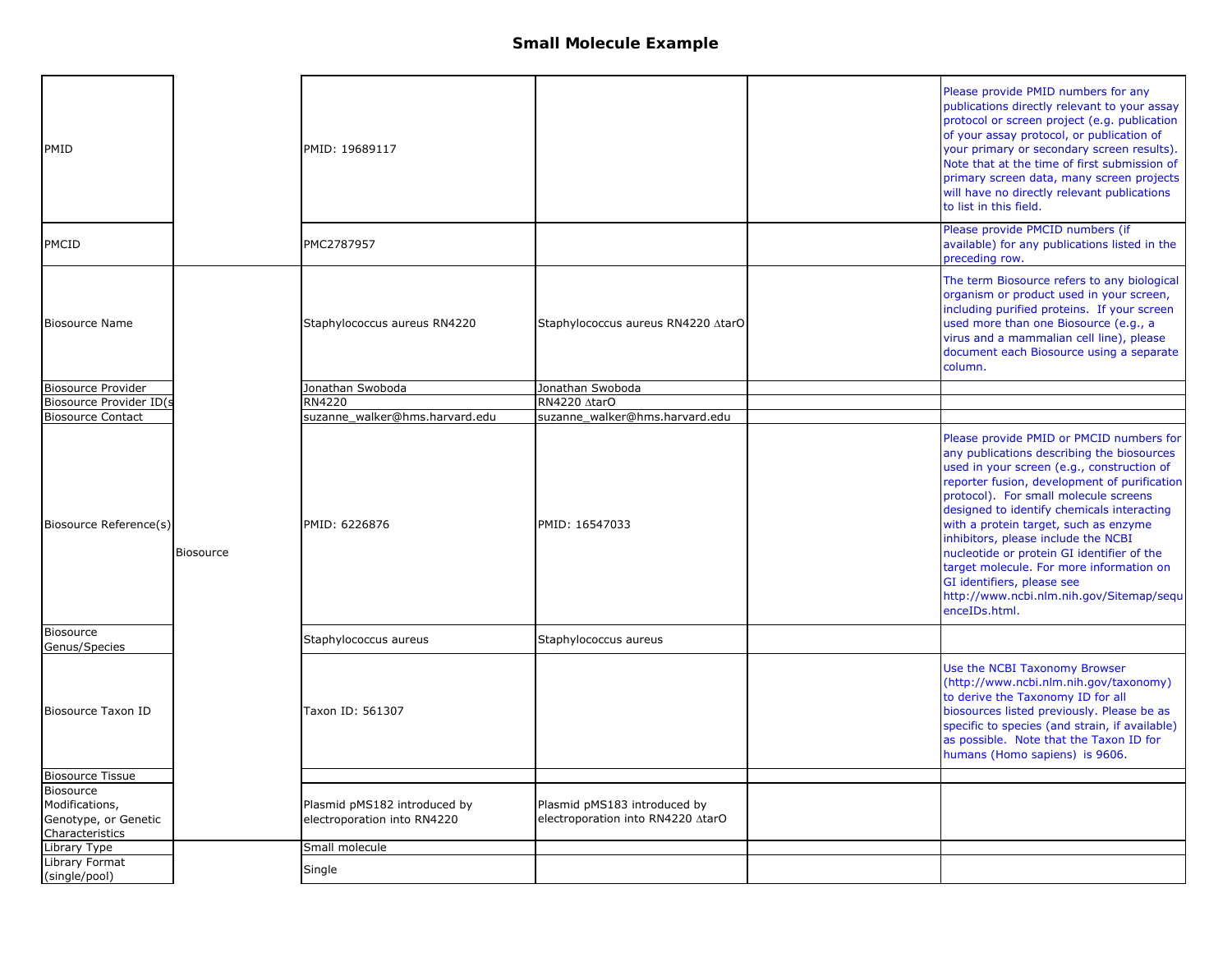| Number of<br>Perturbators per Well         | Library        | 1.                                                                                                                                                                                                                                                                                                                                                                                                                                                                                                                                                                                                                                                                                                                                                                                                                                                                                                                                                                            |  |  |
|--------------------------------------------|----------------|-------------------------------------------------------------------------------------------------------------------------------------------------------------------------------------------------------------------------------------------------------------------------------------------------------------------------------------------------------------------------------------------------------------------------------------------------------------------------------------------------------------------------------------------------------------------------------------------------------------------------------------------------------------------------------------------------------------------------------------------------------------------------------------------------------------------------------------------------------------------------------------------------------------------------------------------------------------------------------|--|--|
| Perturbator Target<br>Genus/Species        |                | Staphylococcus aureus                                                                                                                                                                                                                                                                                                                                                                                                                                                                                                                                                                                                                                                                                                                                                                                                                                                                                                                                                         |  |  |
| Pre-perturbation<br>Condition Description  |                | Prior to screening, a wildtype strain of S.<br>aureus RN4220 was freshly transformed<br>with the plasmid pMS182 encoding<br>constitutively expressed GFP and a ∆tarO<br>strain of RN4220 was transformed with<br>the plasmid pMS183 encoding<br>constitutively expressed mCherry.<br>Following transformation, both plasmids<br>were maintained with chloramphenicol<br>(Cm) at a concentration of 10 µg/mL.<br>The day before screening, both strains<br>were grown overnight ( $\sim$ 24 h) in sterile-<br>filtered tryptic soy broth (TSB) with 10<br>µg/mL chloramphenicol at 30 °C with<br>shaking.                                                                                                                                                                                                                                                                                                                                                                      |  |  |
| Perturbation Condition<br>Description      | Assay Protocol | On the day of screening, columns 1-23 of<br>assay plates (Corning 3710) were<br>prefilled with 40 uL of TSB. Next, 300 nL<br>of each compound were pin-transferred<br>to each plate. For every compound<br>library plate, there were four daughter<br>plates (A & B containing mCherry-labeled<br>AtarO and C & D containing GFP-labeled<br>wildtype). To equilibrate the number of<br>cells, the overnight cultures of RN4220<br>and RN4220 AtarO were diluted to an<br>$OD600 = 2$ and then diluted 1000x into<br>TSB (Cm 10). 40 uL of the diluted<br>cultures were added to columns 1-22 of<br>the corresponding assay plates. Wells in<br>column 23 contained only medium and<br>served as the negative controls. Column<br>24 was filled with the positive control<br>(erythromycin at 20 ug/mL). Final assay<br>well volume was 80 uL. Plates were<br>stacked 5 high, covered with lids<br>(Corning 3009), and incubated at 30 °C<br>overnight $(\sim 18 \text{ h})$ . |  |  |
| Post-perturbation<br>Condition Description |                | The following day, assay plates were<br>read using a PerkinElmer EnVision (600<br>nm filter).                                                                                                                                                                                                                                                                                                                                                                                                                                                                                                                                                                                                                                                                                                                                                                                                                                                                                 |  |  |
| Perturbator Delivery<br>Method Name        |                | Pin Transfer                                                                                                                                                                                                                                                                                                                                                                                                                                                                                                                                                                                                                                                                                                                                                                                                                                                                                                                                                                  |  |  |
| Perturbator Delivery<br>Method Description |                | 300 nL of compounds transferred by<br>stainless steel pin array from library plate<br>to each assay plate                                                                                                                                                                                                                                                                                                                                                                                                                                                                                                                                                                                                                                                                                                                                                                                                                                                                     |  |  |
| Amount of Perturbator<br>Delivered         |                | 300 nL                                                                                                                                                                                                                                                                                                                                                                                                                                                                                                                                                                                                                                                                                                                                                                                                                                                                                                                                                                        |  |  |
| Final Assay Volume                         |                | 80 uL                                                                                                                                                                                                                                                                                                                                                                                                                                                                                                                                                                                                                                                                                                                                                                                                                                                                                                                                                                         |  |  |
| Final Perturbator<br>Concentration         |                | 18.75 ug/ml                                                                                                                                                                                                                                                                                                                                                                                                                                                                                                                                                                                                                                                                                                                                                                                                                                                                                                                                                                   |  |  |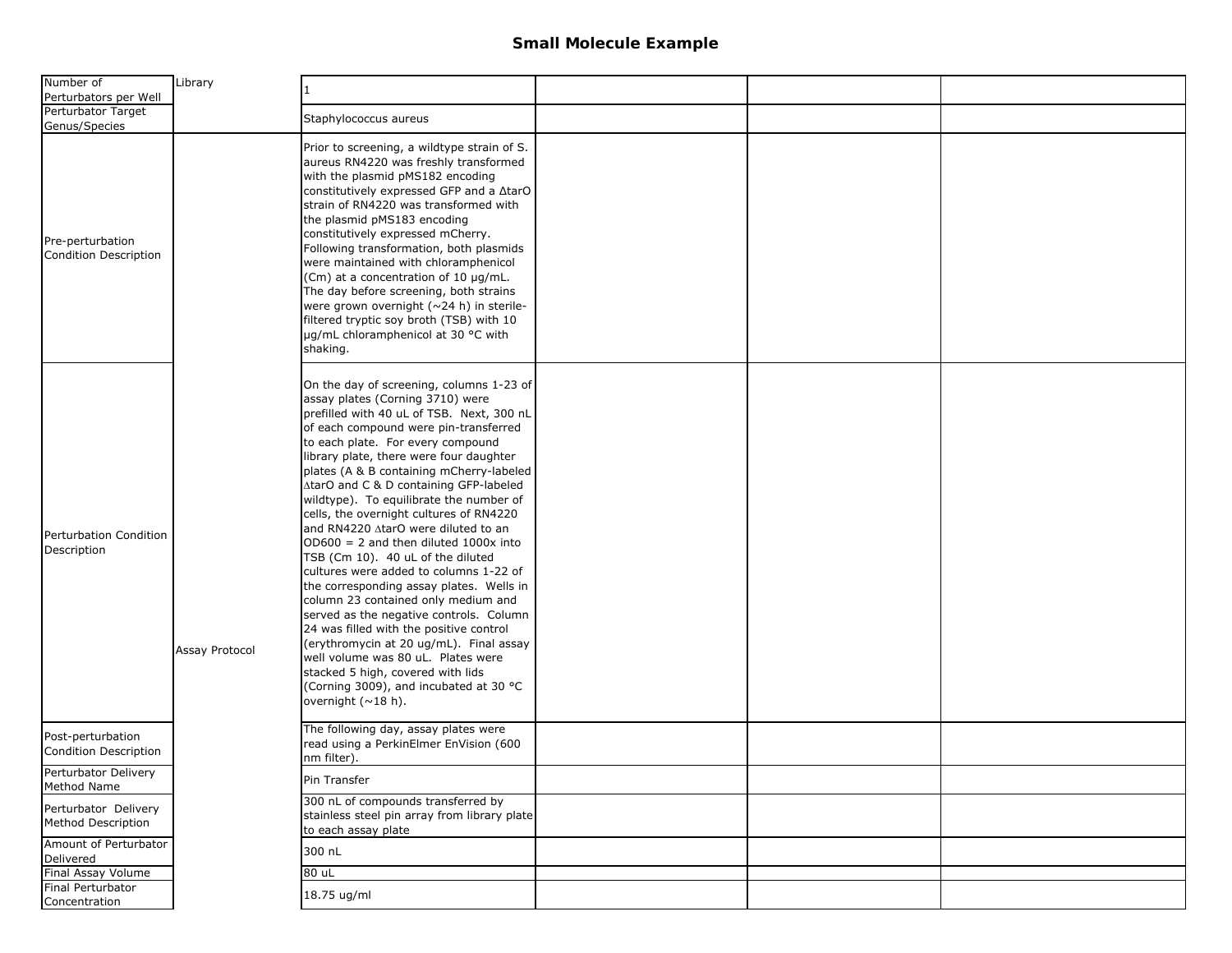| Number of Replicates         |                    |                                                                                                                                                                                                                                                                                                                                                                                                                                                                                                                                                                                                                                                                                                                           |                                                 |                                                   |                                                                                                                                                                                                             |
|------------------------------|--------------------|---------------------------------------------------------------------------------------------------------------------------------------------------------------------------------------------------------------------------------------------------------------------------------------------------------------------------------------------------------------------------------------------------------------------------------------------------------------------------------------------------------------------------------------------------------------------------------------------------------------------------------------------------------------------------------------------------------------------------|-------------------------------------------------|---------------------------------------------------|-------------------------------------------------------------------------------------------------------------------------------------------------------------------------------------------------------------|
| Description of<br>Replicates |                    | Library plates were screened in duplicate,<br>with both assay plates in a given set<br>prepared on the same day. For every<br>compound library plate, there were four<br>daughter plates (A & B containing<br>mCherry-labeled ∆tarO and C & D<br>containing GFP-labeled wildtype).                                                                                                                                                                                                                                                                                                                                                                                                                                        |                                                 |                                                   |                                                                                                                                                                                                             |
| <b>Control Name</b>          |                    | Positive                                                                                                                                                                                                                                                                                                                                                                                                                                                                                                                                                                                                                                                                                                                  | Negative                                        |                                                   |                                                                                                                                                                                                             |
| <b>Control Description</b>   |                    | Erythromycin (20 ug/mL) in all wells of<br>columns 24                                                                                                                                                                                                                                                                                                                                                                                                                                                                                                                                                                                                                                                                     | Growth medium only in all wells of<br>column 23 |                                                   |                                                                                                                                                                                                             |
| <b>Instrument Name</b>       |                    | Matrix WellMate                                                                                                                                                                                                                                                                                                                                                                                                                                                                                                                                                                                                                                                                                                           | Epson                                           | EnVision                                          |                                                                                                                                                                                                             |
| <b>Instrument Model</b>      |                    |                                                                                                                                                                                                                                                                                                                                                                                                                                                                                                                                                                                                                                                                                                                           |                                                 | 2102 and 2103                                     |                                                                                                                                                                                                             |
| <b>Instrument Vendor</b>     |                    | Matrix Technologies (Thermo Fisher)                                                                                                                                                                                                                                                                                                                                                                                                                                                                                                                                                                                                                                                                                       | Epson                                           | PerkinElmer                                       |                                                                                                                                                                                                             |
| <b>Instrument Settings</b>   |                    |                                                                                                                                                                                                                                                                                                                                                                                                                                                                                                                                                                                                                                                                                                                           | 300 nL                                          | Photometric 600 filter (600 nm, 8<br>nm bandpass) |                                                                                                                                                                                                             |
| Readout Type                 |                    | Photometry                                                                                                                                                                                                                                                                                                                                                                                                                                                                                                                                                                                                                                                                                                                |                                                 |                                                   |                                                                                                                                                                                                             |
| Raw Data Type                |                    | Numeric                                                                                                                                                                                                                                                                                                                                                                                                                                                                                                                                                                                                                                                                                                                   |                                                 |                                                   |                                                                                                                                                                                                             |
| Raw Data Format              |                    | <b>CSV</b>                                                                                                                                                                                                                                                                                                                                                                                                                                                                                                                                                                                                                                                                                                                |                                                 |                                                   |                                                                                                                                                                                                             |
| Data Analysis Methods        | Data Documentation | OD600 values were normalized to the<br>positive and negative controls to<br>determine a normalized percent survival.<br>Based on the normalized OD600 values,<br>a substance was considered active with<br>>50% survival for the AtarO strain and<br><10% survival for the wild type strain.<br>PubChem activity scores were calculated<br>using average % survival for each strain.<br>Average % survival $\leq 0$ was scored as<br>100 for activity; average % survival ≥<br>100 was scored as 0 for activity. Average<br>% survival between 0 and 100 was<br>subtracted from 100 to generate activity<br>scores for intermediate values (i.e.<br>average $%$ survival = 40 corresponds to<br>an activity score of 60). |                                                 |                                                   |                                                                                                                                                                                                             |
| Software                     |                    | Excel                                                                                                                                                                                                                                                                                                                                                                                                                                                                                                                                                                                                                                                                                                                     |                                                 |                                                   |                                                                                                                                                                                                             |
| Software Manufacturer        |                    | Microsoft                                                                                                                                                                                                                                                                                                                                                                                                                                                                                                                                                                                                                                                                                                                 |                                                 |                                                   |                                                                                                                                                                                                             |
| Processed Data Type          |                    | Numeric                                                                                                                                                                                                                                                                                                                                                                                                                                                                                                                                                                                                                                                                                                                   |                                                 |                                                   |                                                                                                                                                                                                             |
| <b>Additional Comments</b>   |                    |                                                                                                                                                                                                                                                                                                                                                                                                                                                                                                                                                                                                                                                                                                                           |                                                 |                                                   | Please provide any additional comments<br>regarding your screen that may not have<br>been adequately captured elsewhere in the<br>metadata template (e.g., problems that<br>may have affected data quality) |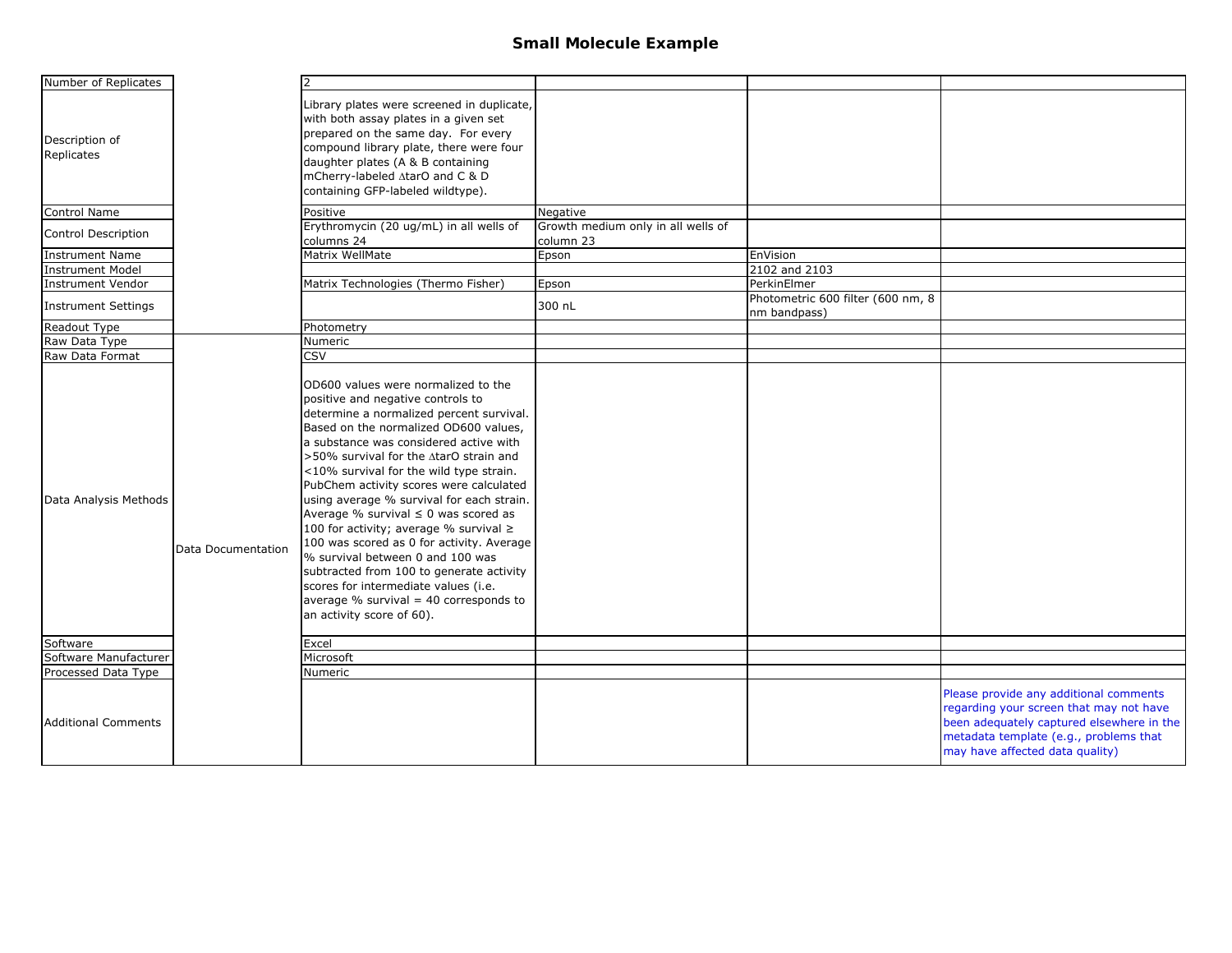|                           |                           |                                              |                                | <b>Additional information regarding this</b> |
|---------------------------|---------------------------|----------------------------------------------|--------------------------------|----------------------------------------------|
| Field name                | Category name             |                                              |                                | field                                        |
| Screen Number             | Screen Number             | 729                                          |                                |                                              |
| Last Name                 |                           | Howley                                       | Smith                          |                                              |
| First Name                |                           | Peter                                        | Jennifer                       |                                              |
| Institution               |                           | Harvard Medical School                       | Harvard Medical School         |                                              |
|                           |                           |                                              | 77 Avenue Louis Pasteur, Rm    |                                              |
| Address                   | Contact                   | 77 Avenue Louis Pasteur, Rm 950a             | 950a                           |                                              |
| City                      |                           | Boston                                       | Boston                         |                                              |
| Country                   |                           | <b>USA</b>                                   | <b>USA</b>                     |                                              |
|                           |                           |                                              |                                |                                              |
| Email                     |                           | peter_howley@hms.harvard.edu                 | jennifer_smith@hms.harvard.edu |                                              |
|                           |                           | An siRNA screen for human genes that are     |                                |                                              |
|                           |                           | involved in human papilloma virus (HPV)      |                                |                                              |
| Screen Title              |                           | transcriptional repression.                  |                                |                                              |
| Screen Type               |                           | siRNA                                        |                                |                                              |
|                           |                           | E2-dependent regulation of human             |                                |                                              |
| <b>Target Process</b>     |                           | papillomavirus gene expression               |                                |                                              |
|                           |                           |                                              |                                |                                              |
|                           |                           | An essential step in the pathogenesis of     |                                |                                              |
|                           |                           | human papillomavirus (HPV)-associated        |                                |                                              |
|                           |                           | cancers is the dysregulated expression of    |                                |                                              |
|                           |                           | the viral oncogenes. The papillomavirus E2   |                                |                                              |
|                           |                           | protein can silence the long control region  |                                |                                              |
|                           |                           | (LCR) promoter that controls viral E6 and    |                                |                                              |
|                           |                           | E7 oncogene expression. The mechanisms       |                                |                                              |
|                           |                           | by which E2 represses oncogene               |                                |                                              |
|                           |                           | expression and the cellular factors through  |                                |                                              |
|                           |                           | which E2 mediates this silencing are         |                                |                                              |
|                           |                           | largely unknown. We conducted an             |                                |                                              |
|                           |                           |                                              |                                |                                              |
|                           |                           | unbiased, genome-wide siRNA screen and       |                                |                                              |
|                           |                           | series of secondary screens that identified  |                                |                                              |
|                           |                           | 96 cellular genes that contribute to the     |                                |                                              |
|                           |                           | repression of the HPV LCR. In addition to    |                                |                                              |
|                           |                           | confirming a role for the E2-binding         |                                |                                              |
|                           | <b>Screen Description</b> | bromodomain protein Brd4 in E2-mediated      |                                |                                              |
|                           |                           | silencing, we identified a number of genes   |                                |                                              |
|                           |                           | that have not previously been implicated     |                                |                                              |
|                           |                           | in E2 repression, including the              |                                |                                              |
|                           |                           | demethylase JARID1C/SMCX as well as          |                                |                                              |
|                           |                           | EP400, a component of the NuA4/TIP60         |                                |                                              |
|                           |                           | histone acetyltransferase complex. Each of   |                                |                                              |
|                           |                           | these genes contributes independently and    |                                |                                              |
|                           |                           | additively to E2-mediated silencing,         |                                |                                              |
|                           |                           | indicating that E2 functions through         |                                |                                              |
|                           |                           | several distinct cellular complexes to       |                                |                                              |
| Abstract                  |                           | repress E6 and E7 expression.                |                                |                                              |
|                           |                           | Luciferase readout to quantitate             |                                |                                              |
|                           |                           | expression of an E2-repressible reporter in  |                                |                                              |
|                           |                           | which luciferase expression is controlled by |                                |                                              |
| <b>Measurement Method</b> |                           | the HPV18 LCR.                               |                                |                                              |
|                           |                           |                                              |                                | Please provide PMID numbers for any          |
|                           |                           |                                              |                                | publications reporting results from your     |
|                           |                           |                                              |                                | screen (e.g., publication of primary or      |
|                           |                           |                                              |                                | secondary results, publication of assay      |
| PMID                      |                           | 20133580                                     |                                | protocol separately from screen results).    |
|                           |                           |                                              |                                | Please provide PMCID numbers (if available)  |
|                           |                           |                                              |                                | for any publications listed in the preceding |
| <b>PMCID</b>              |                           | PMC2840515                                   |                                | row.                                         |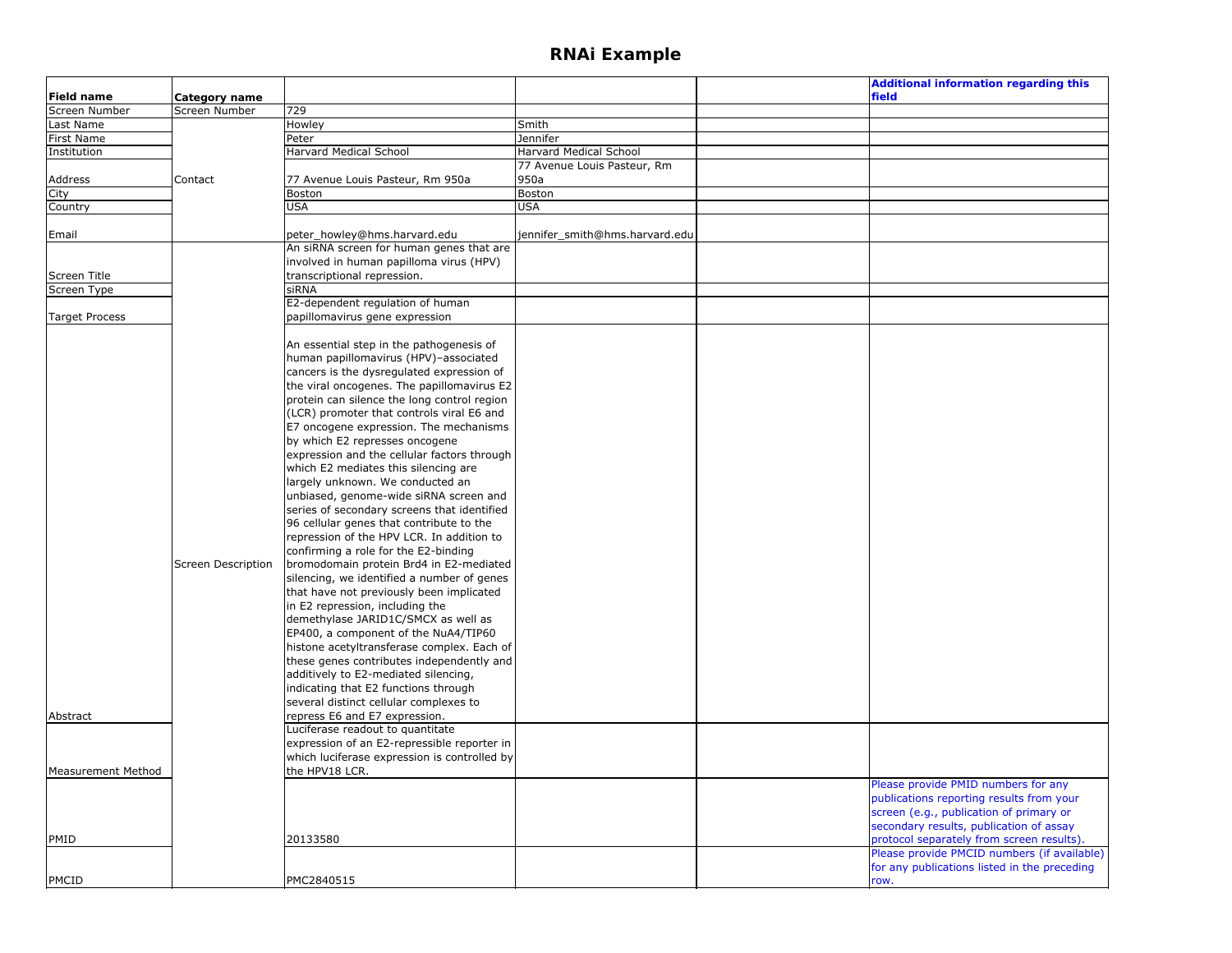|                              |                  |                                                           |  | The term Biosource refers to any biological     |
|------------------------------|------------------|-----------------------------------------------------------|--|-------------------------------------------------|
|                              |                  |                                                           |  | organism or product used in your screen,        |
|                              |                  |                                                           |  | including purified proteins. If your screen     |
|                              |                  |                                                           |  | used more than one Biosource (e.g., a virus     |
|                              |                  |                                                           |  | and a mammalian cell line), please              |
|                              |                  |                                                           |  | document each Biosource using a separate        |
|                              |                  |                                                           |  |                                                 |
| <b>Biosource Name</b>        |                  | C33A/BE2/18LCR c4                                         |  | column.                                         |
| <b>Biosource Provider</b>    |                  | Jennifer Smith                                            |  |                                                 |
| Biosource Provider ID(s      |                  | C33A/BE2/18LCR c4                                         |  |                                                 |
| <b>Biosource Contact</b>     |                  | peter_howley@hms.harvard.edu                              |  |                                                 |
|                              |                  |                                                           |  | Please provide PMID or PMCID numbers for        |
|                              |                  |                                                           |  | any publications describing the biosources      |
|                              |                  |                                                           |  | used in your screen (e.g., construction of      |
| <b>Biosource</b>             |                  |                                                           |  | reporter fusion, development of purification    |
| Reference(s)                 |                  | PMC2840515                                                |  | protocol).                                      |
| <b>Biosource</b>             |                  |                                                           |  |                                                 |
| Genus/Species                |                  | Homo sapiens                                              |  |                                                 |
|                              | <b>Biosource</b> |                                                           |  |                                                 |
|                              |                  |                                                           |  |                                                 |
|                              |                  |                                                           |  | Use the NCBI Taxonomy Browser                   |
|                              |                  |                                                           |  | (http://www.ncbi.nlm.nih.gov/taxonomy) to       |
|                              |                  |                                                           |  | derive the Taxonomy ID for all biosources       |
|                              |                  |                                                           |  | listed previously. Please be as specific to     |
|                              |                  |                                                           |  | species (and strain, if available) as possible. |
|                              |                  |                                                           |  | Note that the Taxon ID for humans (Homo         |
| <b>Biosource Taxon ID</b>    |                  | Taxon ID: 9606                                            |  | sapiens) is 9606.                               |
| <b>Biosource Tissue</b>      |                  | Cervix                                                    |  |                                                 |
|                              |                  |                                                           |  |                                                 |
|                              |                  | C33A cells engineered to stably express                   |  |                                                 |
|                              |                  | FLAG-HA-tagged bovine PV1 (BPV1) E2                       |  |                                                 |
|                              |                  | from a bicistronic mRNA that also encodes                 |  |                                                 |
| <b>Biosource</b>             |                  | the IL2 receptor $\alpha$ subunit (IL2R $\alpha$ ). These |  |                                                 |
| Modifications,               |                  | cells also contain an E2-repressible                      |  |                                                 |
|                              |                  |                                                           |  |                                                 |
| Genotype, or Genetic         |                  | reporter in which luciferase expression is                |  |                                                 |
| Characteristics              |                  | controlled by the HPV18 LCR.                              |  |                                                 |
| Library Type                 |                  | siRNA                                                     |  |                                                 |
| Library Format               |                  |                                                           |  |                                                 |
| (single/pool)                |                  | Pool                                                      |  |                                                 |
| Number of                    | Library          |                                                           |  |                                                 |
| Perturbators per Well        |                  |                                                           |  |                                                 |
| Perturbator Target           |                  |                                                           |  |                                                 |
| Genus/Species                |                  | Homo sapiens                                              |  |                                                 |
|                              |                  | C33/BE2/18LCR c4 cells were maintained                    |  |                                                 |
|                              |                  | as subconfluent monolayers in high-                       |  |                                                 |
|                              |                  | glucose DMEM with 10% FBS, 50 units/mL                    |  |                                                 |
|                              |                  | penicillin G, 50 ug/mL                                    |  |                                                 |
|                              |                  | streptomycin sulfate, and 0.75 ug/mL                      |  |                                                 |
|                              |                  |                                                           |  |                                                 |
| Pre-perturbation             |                  | puromycin. Cells were depleted of                         |  |                                                 |
| <b>Condition Description</b> |                  | antibiotics 1 day prior to transfection.                  |  |                                                 |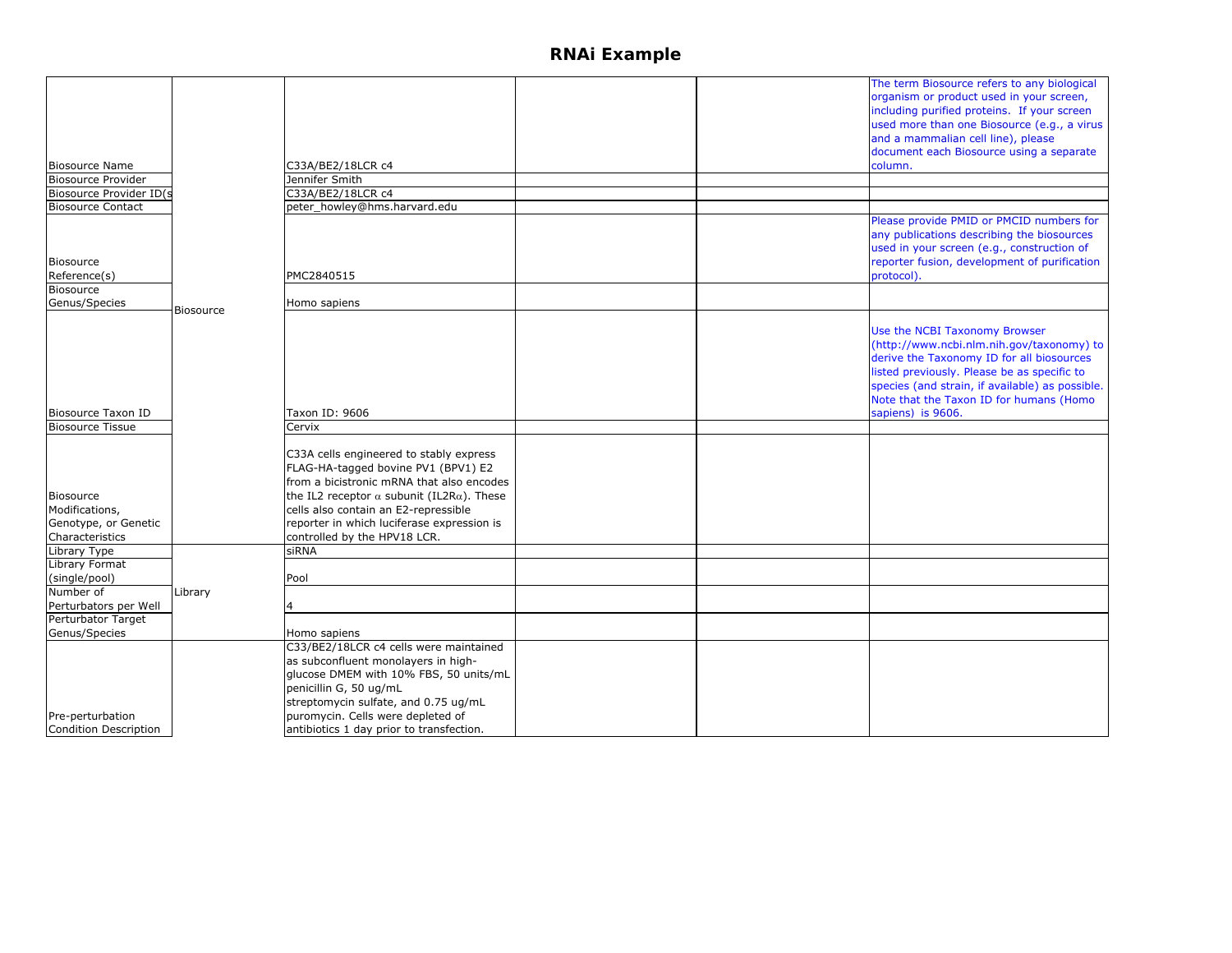|                            |                | On the day of transfection, siRNA buffer    |                           |                                |  |
|----------------------------|----------------|---------------------------------------------|---------------------------|--------------------------------|--|
|                            |                | (1x; Dharmacon) was aliquoted into wells,   |                           |                                |  |
|                            |                |                                             |                           |                                |  |
|                            |                | siRNA was added so that the final           |                           |                                |  |
|                            |                | concentration was 40 nM/well, and           |                           |                                |  |
|                            |                | DharmaFECT2/OptiMEM was dispensed           |                           |                                |  |
|                            |                | into wells. While the siRNA/lipid was       |                           |                                |  |
|                            |                | allowed to complex, cells were trypsinized, |                           |                                |  |
|                            |                | counted, and resuspended to reach a         |                           |                                |  |
|                            |                | plating density of 7 x 10E3 cells/well.     |                           |                                |  |
|                            |                | Cells were seeded on top of the siRNA/lipid |                           |                                |  |
| Perturbation Condition     |                | mixture, briefly centrifuged, and incubated |                           |                                |  |
| Description                |                | at 37 C for 72 h.                           |                           |                                |  |
|                            |                |                                             |                           |                                |  |
|                            |                | At 72 h post-transfection, Steady Glo       |                           |                                |  |
|                            |                | reagent (Promega) was added to each well    |                           |                                |  |
| Post-perturbation          |                | and luciferase units/well measured using    |                           |                                |  |
| Condition Description      |                | an EnVision plate reader.                   |                           |                                |  |
| Perturbator Delivery       |                |                                             |                           |                                |  |
| Method Name                |                | Transfection                                |                           |                                |  |
|                            |                |                                             |                           |                                |  |
|                            |                | siRNA buffer (1x; Dharmacon) was            |                           |                                |  |
|                            |                | aliquoted into wells, siRNA was added so    |                           |                                |  |
|                            |                | that the final concentration was 40         |                           |                                |  |
|                            | Assay Protocol | nM/well, and DharmaFECT2/OptiMEM was        |                           |                                |  |
|                            |                | dispensed into wells. While the siRNA/lipid |                           |                                |  |
|                            |                | was allowed to complex, cells were          |                           |                                |  |
|                            |                | trypsinized, counted, and resuspended to    |                           |                                |  |
|                            |                | reach a plating density of 7 x 10E3         |                           |                                |  |
|                            |                | cells/well. Cells were seeded on top of the |                           |                                |  |
|                            |                |                                             |                           |                                |  |
| Perturbator Delivery       |                | siRNA/lipid mixture, briefly centrifuged,   |                           |                                |  |
| <b>Method Description</b>  |                | and incubated at 37 C for 72 h.             |                           |                                |  |
| Amount of Perturbator      |                |                                             |                           |                                |  |
| Delivered                  |                | 2 x 10E-12 mole                             |                           |                                |  |
| Final Assay Volume         |                | 50 uL                                       |                           |                                |  |
| Final Perturbator          |                |                                             |                           |                                |  |
| Concentration              |                | 40 nM                                       |                           |                                |  |
| Number of Replicates       |                |                                             |                           |                                |  |
|                            |                |                                             |                           |                                |  |
|                            |                | Library plates were screened in triplicate, |                           |                                |  |
| Description of             |                | which all three assay plates in a given set |                           |                                |  |
| Replicates                 |                | prepared on the same day.                   |                           |                                |  |
| Control Name               |                | Positive                                    | Negative                  | Other                          |  |
|                            |                |                                             |                           |                                |  |
|                            |                | BPV E2 (BE2#3) siRNA added to some          | USP15 siRNA added to some | G418 added to two wells in     |  |
| Control Description        |                | wells in column 22                          | wells in column 22        | column 22 to induce cell death |  |
| <b>Instrument Name</b>     |                | Matrix WellMate                             | Velocity11 Bravo          | EnVision                       |  |
| <b>Instrument Model</b>    |                |                                             |                           | 2102 and 2103                  |  |
| Instrument Vendor          |                | Matrix Technologies (Thermo Fisher)         | Velocity11                | PerkinElmer                    |  |
|                            |                |                                             |                           | Crosstalk-corrected            |  |
|                            |                |                                             |                           | luminescence, luminescence     |  |
|                            |                |                                             |                           | aperture 9, measurement        |  |
|                            |                |                                             |                           | height 0 mm, measurement       |  |
| <b>Instrument Settings</b> |                |                                             |                           | time $0.1 s$                   |  |
| Readout Type               |                | Luminescence                                |                           |                                |  |
| Raw Data Type              |                | Numeric                                     |                           |                                |  |
| Raw Data Format            |                | <b>CSV</b>                                  |                           |                                |  |